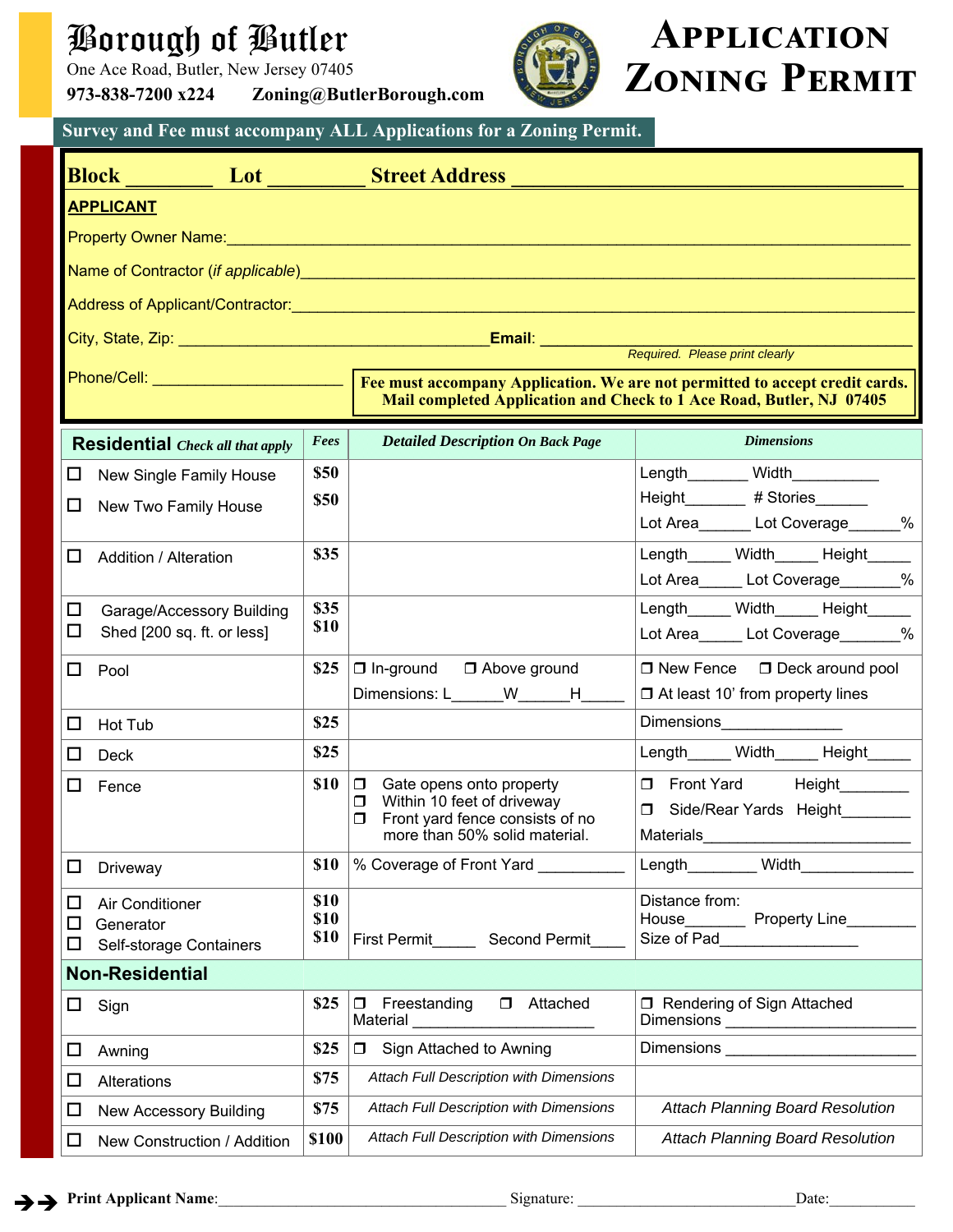### **Use this page to give a detailed description of proposed work and/or sketch the intended layout of the project on the property.**



### *Provide a sketch that shows the following:*

- 1. Location and dimensions of existing and proposed structures.
- 2. Distance between such structures and property lines, cross streets, rivers/streams, easements, etc.
- 3. Location of driveways and parking areas.
- 4. Location of well and septic systems if not connected to town utilities.
- 5. North Arrow.

**In addition to the sketch below a Survey must accompany ALL Applications for a Zoning Permit.** 

**In addition to the sketch above a survey must accompany ALL Applications for a Zoning Permit. Applicant responsible for obtaining all necessary Building Permits.**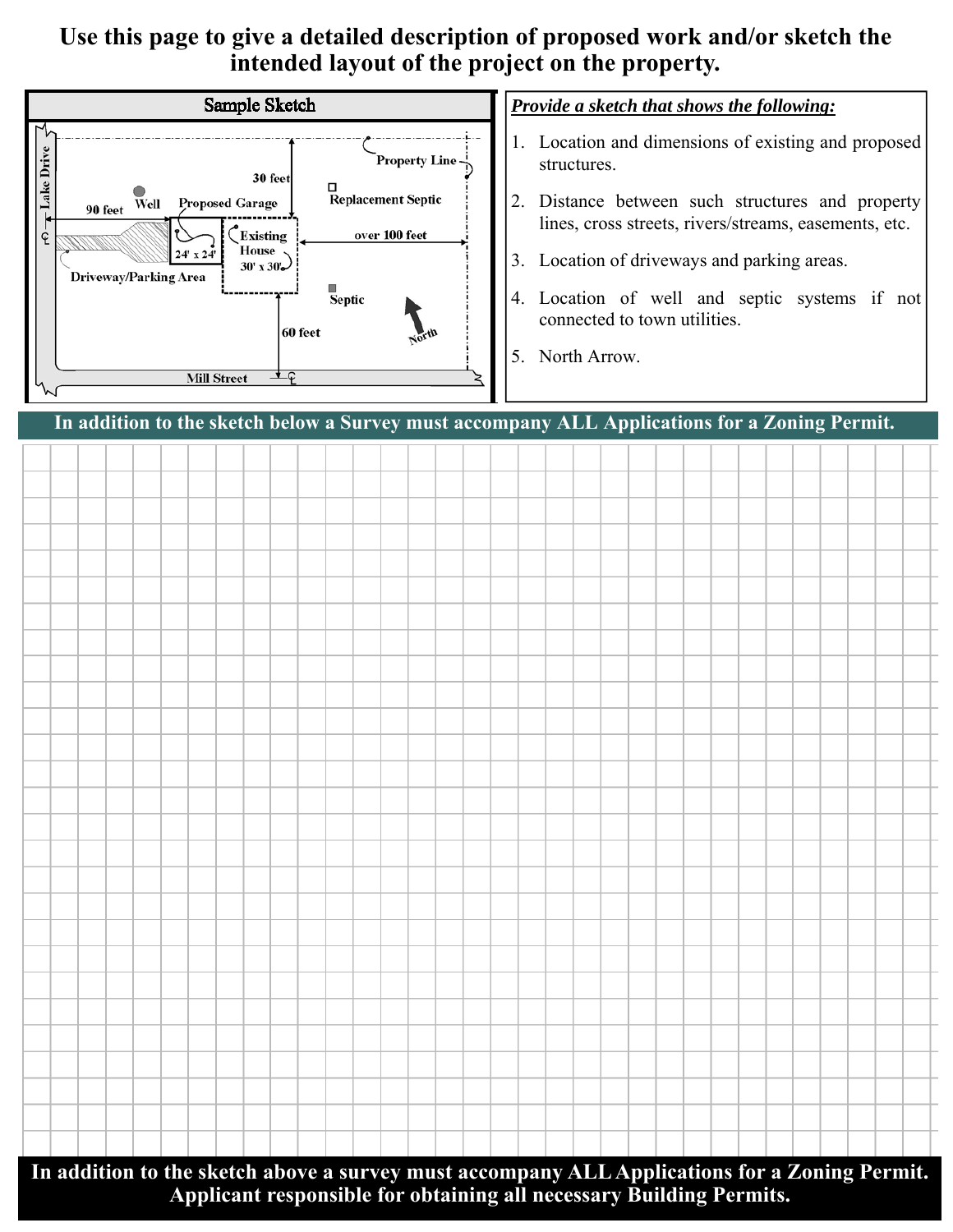#### **Zoning Regulations**  *To read the entire Zoning Ordinance please go to www.butlerborough.com*

#### **§ 143-140. SWIMMING POOLS, HOT TUBS AND SPAS.**

- A. No private residential swimming pool, shall be constructed or installed ten (10) feet to any lot line.
- B. A swimming pool shall occupy no more than fifty percent (50%) of the N No fence shall be multi-colored. available rear yard area in which it is located.
- C. A private residential swimming pool area must be surrounded by a suitable fence with a self-latching, self-closing, opening-out gate at least four (4) feet, but no more than six (6) feet, in height, and said fence shall §143-135.1 not require a minimum setback from any lot line.
- D. No private residential hot tub or spa, either fixed or portable, shall be constructed or installed on any lot unless the lot contains a residential dwelling. Exterior hot tubs shall be permitted within the rear yard only and shall not be located closer than ten (10) feet to the property line.

#### **§ 143-141. FENCES AND WALLS.**

On any lot in any district, no wall or fence shall be erected or altered so that said wall or fence shall be over four (4) feet in height in front yard areas C. except where otherwise restricted in a sight triangle easement pursuant to § 143-73R, and six (6) feet in height in side and rear yard areas, except that:

- A. Dog runs shall be located in rear yard areas only and shall be set back from any lot line at least ten (10) feet.
- B. A private residential swimming pool area must be surrounded by a fence at least four (4) feet, but no more than six (6) feet, in height. Swimming pool areas shall be located in rear yard areas only and said fence shall § 143-148.1. not require a minimum setback from any lot line.
- C. A tennis court area, located in rear yard areas only, may be surrounded by a fence a minimum of fifteen (15) feet in height, said fence to be set back from any lot line the distances required for accessory buildings in the individual zoning districts.
- D. Where fences are located within ten feet of a driveway or street intersection they shall not exceed three (3) feet for a distance of fifteen (15) feet beginning from the street property line.
- E. Any fence shall have the front, or "finished" side of the fence facing the adjoining property line and/or street right-of-way. All structural supporting mechanisms of the fence structure shall face the interior of the subject lot.
- F. In any residential or mixed-use district, fences within a required front yard shall consist of no more than fifty percent (50%) solid material and shall be equally distributed throughout the entire length of the fence.
- G. All solid and semi-solid fences shall be of a substantial wood, composite, vinyl, iron or aluminum construction and be structurally sound and able to withstand wind and weather. Solid and semi-solid fences shall be of stock, basket weave, picket or shadow board design. No fence shall be erected or contain barbed-wire, topped with spikes, or constructed of any material or in any manner which may create dangers to public health and safety.
- H. Chain-link fences (minimum 11 gauge) are permitted within the side and rear yards only.
- I. No fence shall be constructed of materials, or combination of materials which are likely to collapse under a person or animal of 100 pounds or  $\overline{D}$ . less.
- J. All fences, including supporting posts or structures, must be located on the inside of the property line.
- K. Hedge rows, or similar vegetation planted for purposes of creating a full  $_{\rm E}$ or partial barrier shall not exceed four (4) feet in height where located within fifteen (15) of the street right-of-way, nor three (3) feet in height where such plantings are located within a designated sight easement/ triangle or within 25' of a street intersection.
- L. For purpose of applying height limits, multiple, staggered or tiered walls, and/or wall/fence combinations shall be considered single units unless the minimum horizontal distance between the top of any section or tier shall be 10'.

M. The following fences and fencing materials are specifically prohibited:

on any lot unless the lot contains a residence building. Pools shall be Canvas; Cloth; Electrically charged: Poultry fences; Turkey wire; Temporary located in rear yard areas only and shall in no case be located closer than fences, such as snow fences, unless on construction sites; Expandable or Barbed wire; Short, pointed fences less than 48 inches in height; collapsible fences, except during construction of a building.

- 
- O. All entrances or gates shall open onto the property.

#### **§143-135.1 DECKS AND PATIOS**

Within all one and two family residential zones, decks and platforms, whether freestanding or attached to a building, when located in a rear or side yard, shall meet the following yard setback requirements as follows:

- A. The setbacks for decks and platforms may be reduced by 25% from the requirements in Schedule "D".
- B. Within all multi-family residential and non-residential zones, decks and platforms, whether freestanding or attached to a building, shall meet the side and rear yard setback requirements for the particular zone.
- Decks and platforms, whether freestanding or attached to a building are prohibited within the front and side yards.
- D. Porches, as defined herein are permitted within the front yard but must meet the front yard setback requirements for principal buildings in that zone provided however, they are attached to principal building by a common wall.

#### **§ 143-148.1. TEMPORARY EXTERIOR STORAGE UNITS**

- A. Temporary Exterior Storage Units shall be permitted in all residential zones.
- B. It shall be unlawful for any person to park, place or suffer placement of a temporary exterior storage unit which:
	- 1. Exceeds 130 square feet in size, and exceeds 8 feet in height;
	- 2. A maximum of one unit per property at any one time;
- 2. It maximum of one and per property at any one time,<br>3. Is not secured or which is accessible to others not using the unit; desi
	- 4. Lacks vermin proof floors or otherwise permits rat and vermin harborage;
	- 5. Is not in a state of good repair and alignment and free from nuisance.
	- 6. Is placed on an undeveloped lot.
- C. It shall be unlawful for any person to park, place or suffer placement of a temporary exterior storage unit:

 1. In or upon any street, highway, roadway, designated fire lane or sidewalk in the Borough;

 2. On any lot or property in the Borough other than on concrete, asphalt or other improved surface;

 3. On any lot or property in the Borough used for commercial purposes or containing three or more dwelling units in such a way as to block or interfere with access to a garage or off-street parking areas;

 4. In a manner that interferes with sight lines for motorists on adjoining streets or the driveways of adjacent properties;

 5. In a manner that obstructs safe means of access to or from any dwelling;

6. In a manner that creates fire or safety hazards;

 7. That display advertising, other than the identification of the manufacturer or operator of the unit;

No temporary exterior storage unit shall be used to store solid waste, construction debris, demolition debris, recyclable materials, business inventory, commercial goods, goods for property other than at the residential property where the temporary exterior storage unit is locate, or any other illegal or hazardous material.

Permits; fees. No person shall park, place or suffer placement of a temporary exterior storage unit for more than 5 days without first obtaining a permit from the Zoning Officer. The permit shall specify the time period, not exceeding 60 days, during which time the unit may be kept on the property.

 1. No more than 2 permits, including 1 extension, may be issued for any lot or parcel of property in any 12 month period. An extension may be denied at the discretion of the Zoning Officer; 2. The application fee for the permit shall be 10 dollars for each 60 day period.